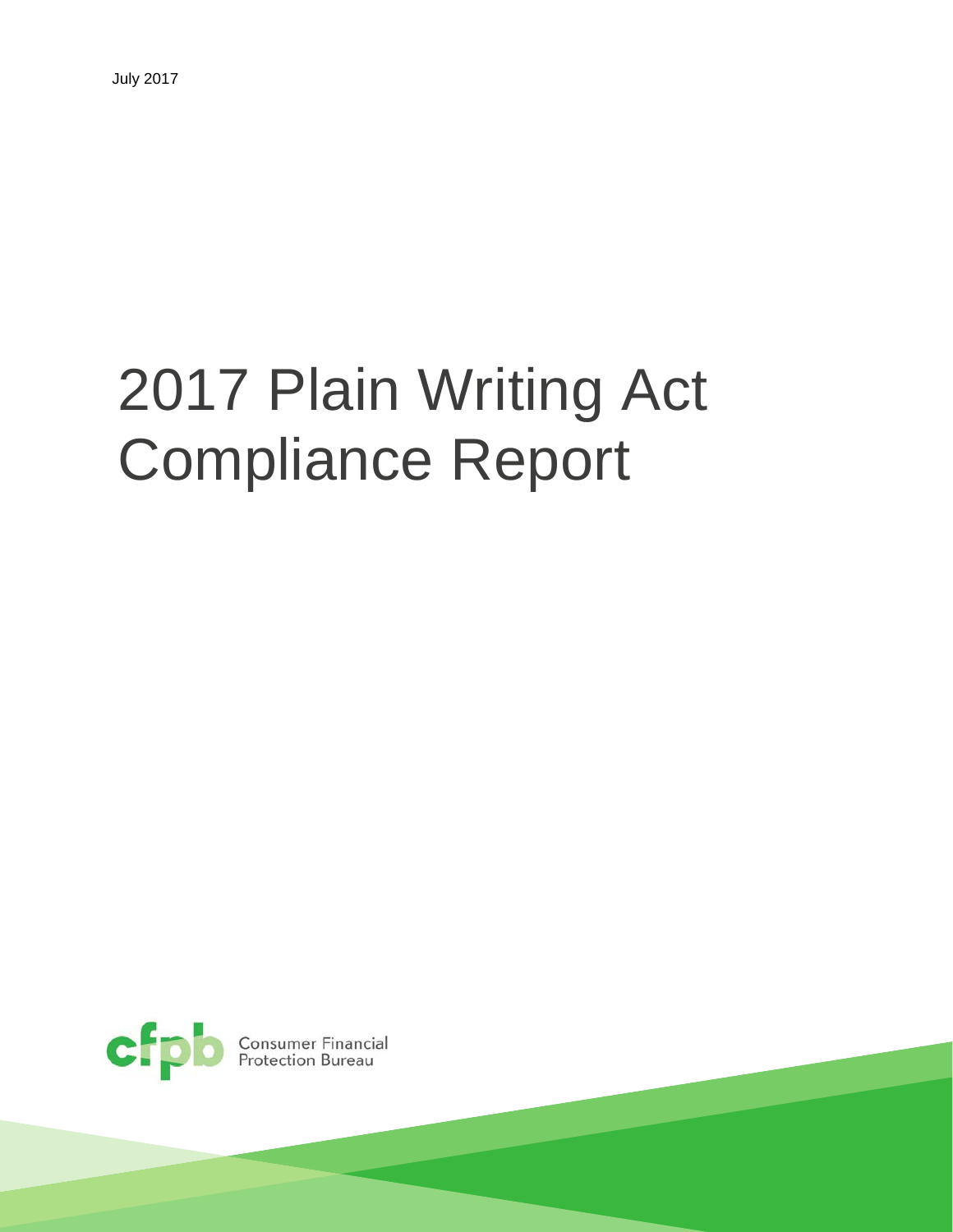## Message from Richard Cordray



#### Director of the CFPB

The Consumer Financial Protection Bureau must submit an annual report on how it does plain writing. This is our sixth annual report, which fulfills this duty under the Plain Writing Act of 2010. The law requires us to try to write clearly so the public can better understand what we say and do. This helps fulfill our mission of making financial markets work for consumers.

We are committed to speaking and writing in plain language so the public can make better use of our tools and resources. We seek to support and empower consumers with the information, tools, and skills they need to make financial decisions to meet their own life goals.

This year's report builds on our prior efforts, and covers calendar year 2016. We have done several things to try to write more clearly, accurately, and logically. We have offered training and information to our colleagues here. In the past year, we released a blog series aimed at helping new homebuyers navigate the mortgage process. The blogs covered topics like "Buying a home? The first step is to check your credit" and "How to decide how much to spend on your down payment." The blogs provide plain-language, comprehensive information to empower consumers in one of the largest financial decisions most people will ever make.

In close cooperation with others, we continue to strengthen our plain writing program. I am proud of our work over the past year, and we look forward to doing even better work in this area. We also recognize that each of us sets an example for the rest of government and our society.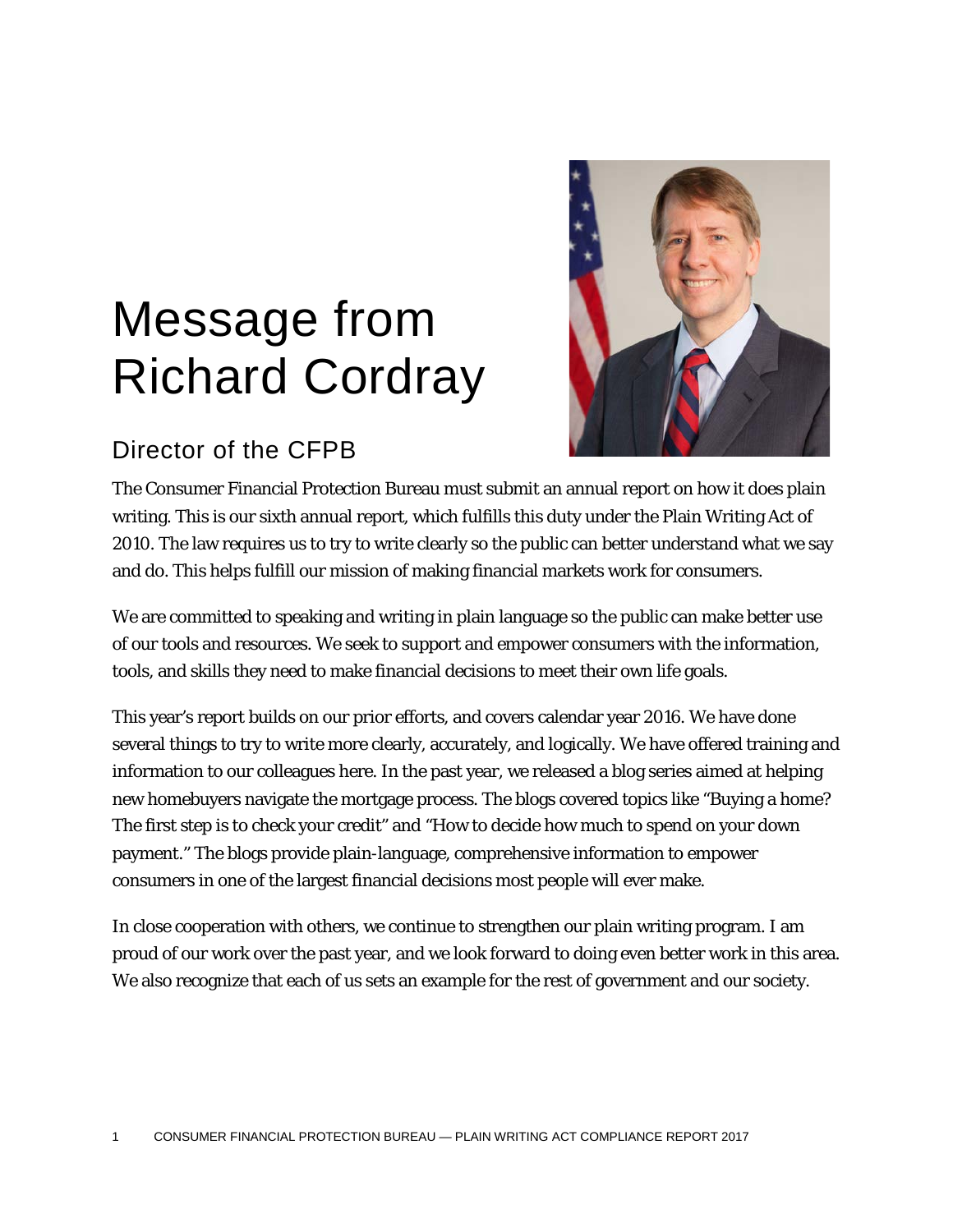Sincerely,

Ruhard Cordray

Richard Cordray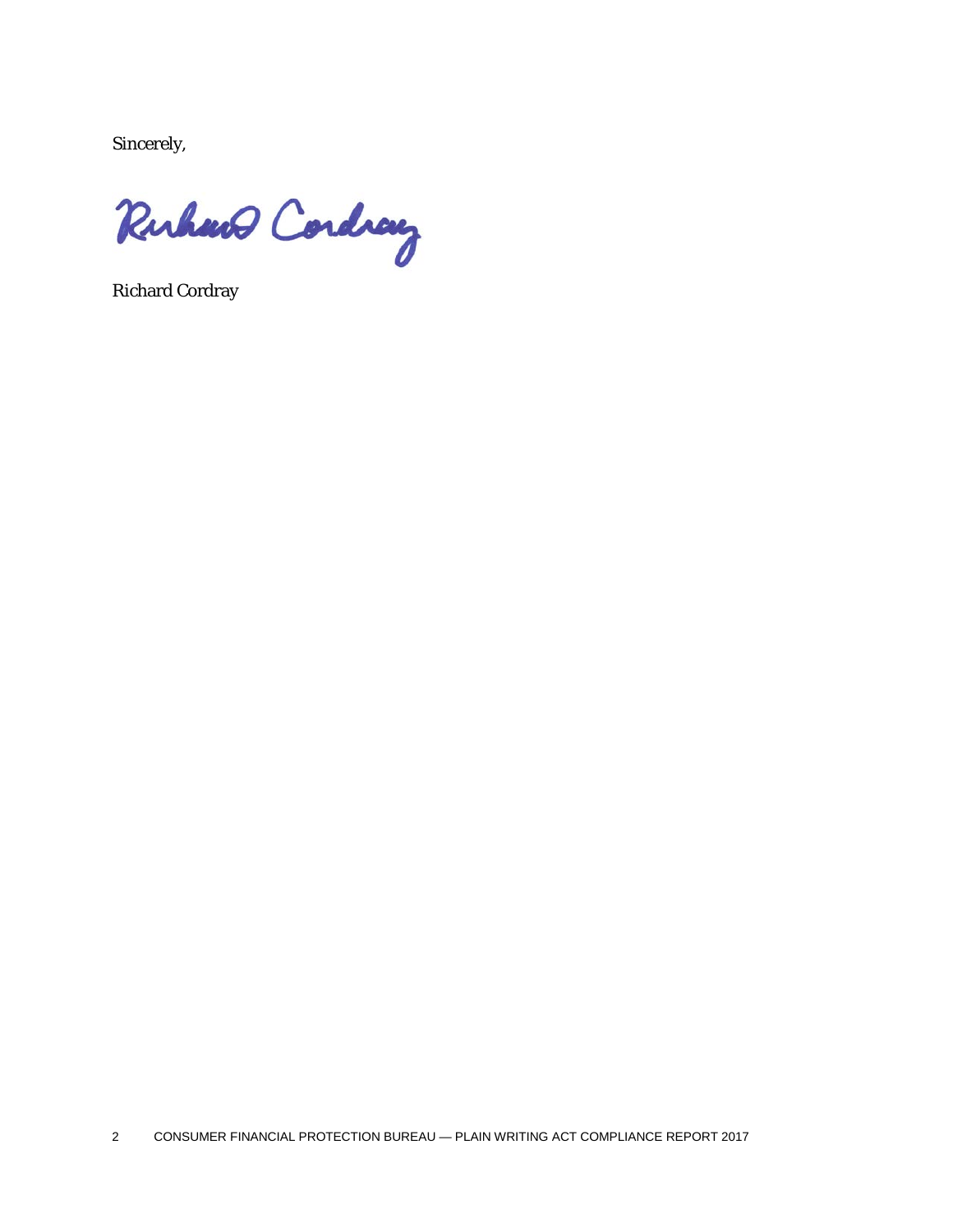### Table of contents

|    | 1.1                                                                                                                               |                                                          |  |  |  |
|----|-----------------------------------------------------------------------------------------------------------------------------------|----------------------------------------------------------|--|--|--|
|    | 1.2                                                                                                                               |                                                          |  |  |  |
| 2. | Explain what specific types of agency communications you have<br>released by making them available in a format that is consistent |                                                          |  |  |  |
|    | 2.1                                                                                                                               |                                                          |  |  |  |
|    | 2.2                                                                                                                               |                                                          |  |  |  |
|    | 2.3                                                                                                                               |                                                          |  |  |  |
| 3. |                                                                                                                                   |                                                          |  |  |  |
|    | 3.1                                                                                                                               |                                                          |  |  |  |
| 4. |                                                                                                                                   |                                                          |  |  |  |
|    | 4.1                                                                                                                               |                                                          |  |  |  |
| 5. |                                                                                                                                   | Ongoing compliance / continuous improvement / sustaining |  |  |  |
|    | 5.1                                                                                                                               |                                                          |  |  |  |
|    | 5.2                                                                                                                               | Documenting and reporting use of plain writing in agency |  |  |  |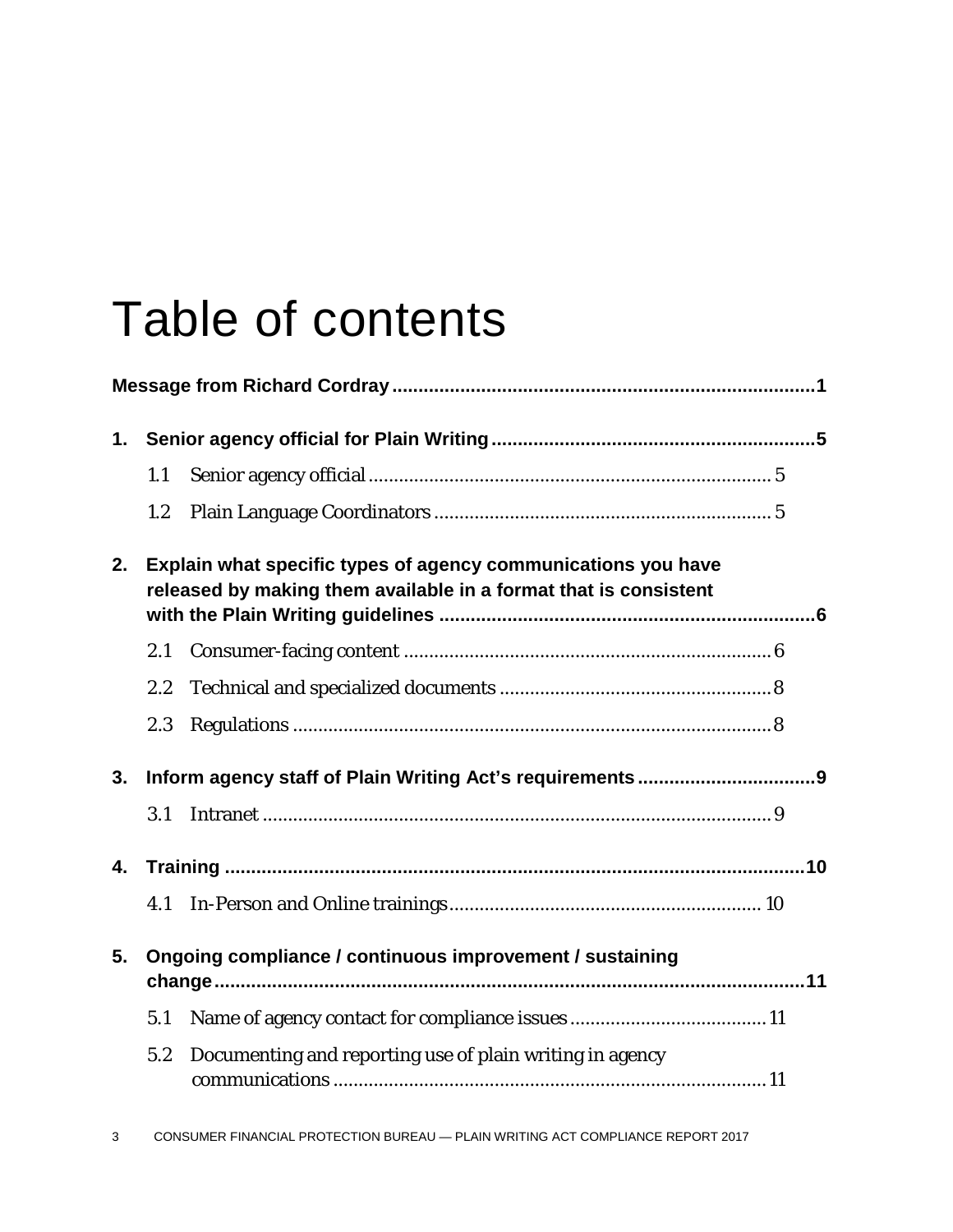| 6. |                                                                          |  |  |
|----|--------------------------------------------------------------------------|--|--|
|    | 6.1                                                                      |  |  |
|    |                                                                          |  |  |
| 7. |                                                                          |  |  |
|    |                                                                          |  |  |
|    |                                                                          |  |  |
|    |                                                                          |  |  |
| 8. | <b>Customer satisfaction evaluation after experiencing Plain Writing</b> |  |  |
|    |                                                                          |  |  |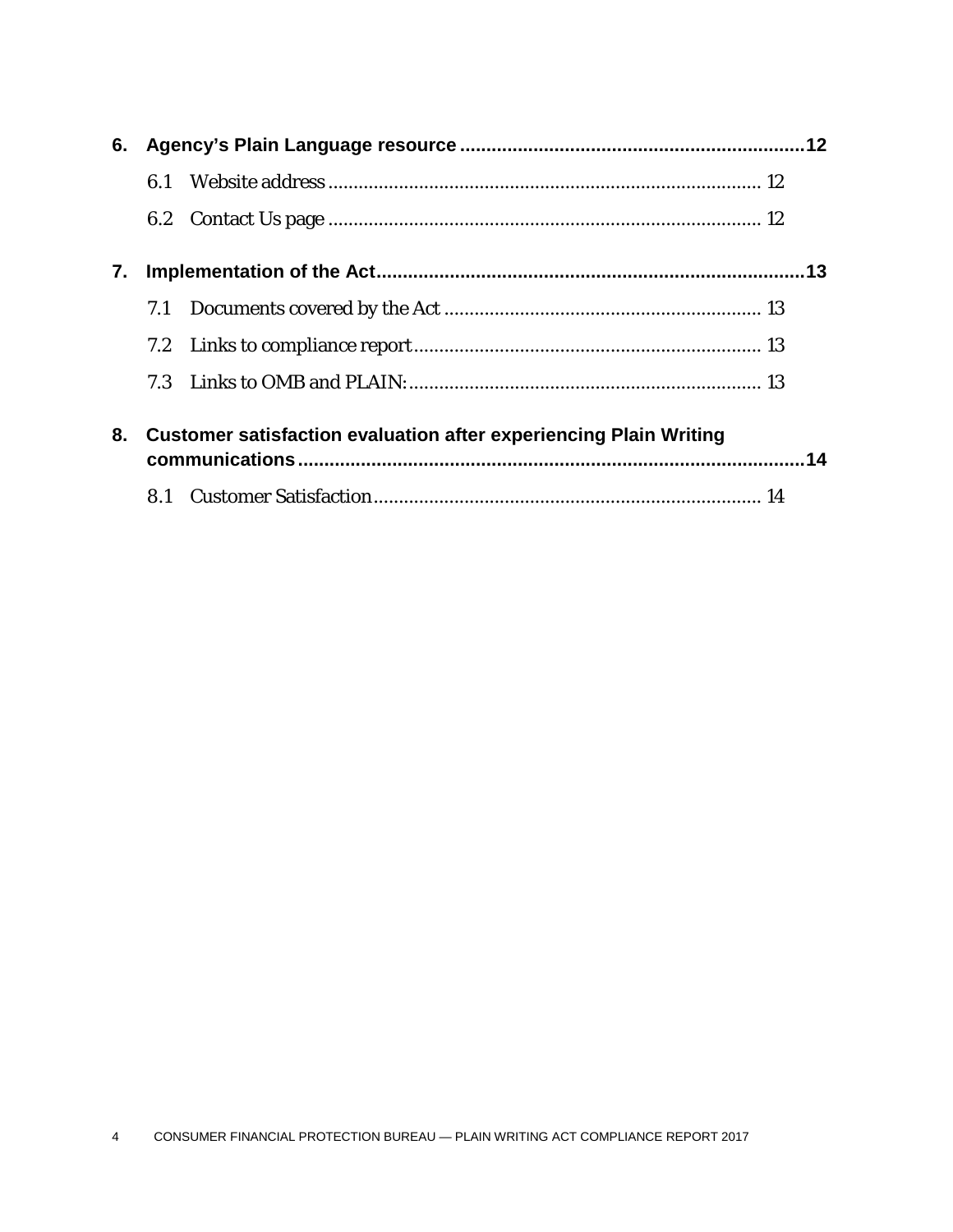## 1. Senior agency official for Plain Writing

#### 1.1 Senior agency official

The Consumer Financial Protection Bureau ("CFPB" or "the Bureau") designated the Executive Secretary, Office of the Executive Secretariat, as the Senior Agency Official responsible for Plain Writing.

#### 1.2 Plain Language Coordinator

The Executive Secretary designated an Associate Executive Secretary in the Office of the Executive Secretariat to serve as the Plain Language Coordinator.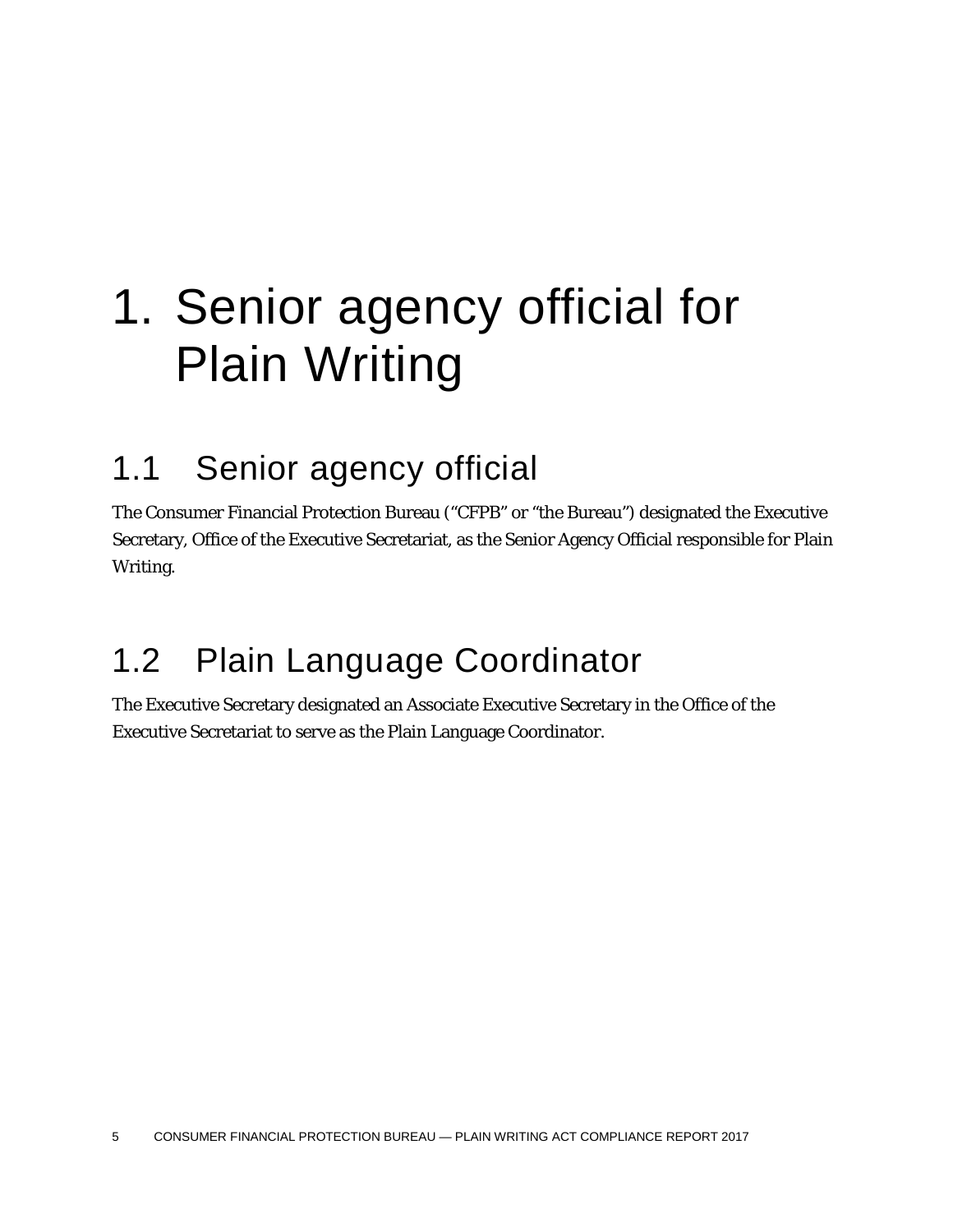## 2. Explain what specific types of agency communications you have released by making them available in a format that is consistent with the Plain Writing guidelines

#### 2.1 Consumer-facing content

The CFPB has adopted plain language as a core principle for all consumer-facing content. We apply plain language principles in our consumer print and online materials—including brochures, web content, blog posts, and social media.

We follow plain language guidelines when creating materials that:

- Provide information to help consumers make financial choices to meet their own life goals.
- Provide information to consumers about their rights and responsibilities under the Federal consumer financial laws.
- **IFFORE 2.5 Inform consumers about the Bureau's activities.**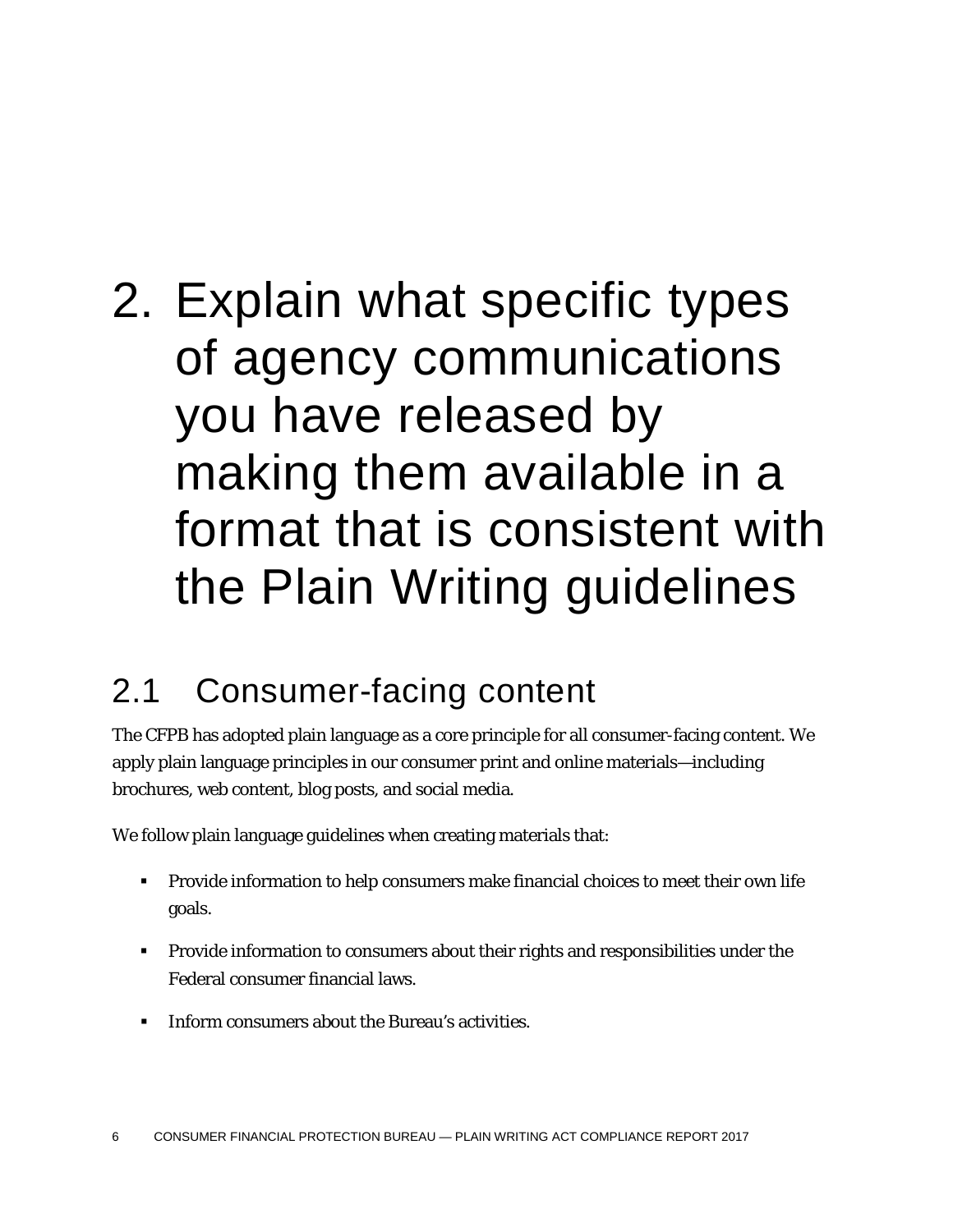The CFPB recognizes that the Plain Writing Act does not cover internal writing, yet has adopted Plain Writing principles for many internal materials nonetheless. Adopting a user-centered approach, the CFPB tests external and some internal facing content through the design process, starting in the prototype and even conceptual phases.

#### 2.1.1 Examples

- Ask CFPB, our online tool, gives answers to over 1,000 questions about financial products and services, including mortgages, credit cards, and credit reports, and has had more than 13.5 million visitors from its launch to the end of 2016: <http://www.consumerfinance.gov/askcfpb/>
- Consumer resources organized by money topic help consumers understand a topic and take action—for example, credit reports and scores: <https://www.consumerfinance.gov/consumer-tools/credit-reports-and-scores/>
- Resources for parents and caregivers offer tips and activities to help children build money skills that can serve them well as adults: <https://www.consumerfinance.gov/educational-resources/money-as-you-grow/>
- Homebuying blog series helps new homebuyers understand and take control of the mortgage process: [https://www.consumerfinance.gov/about-us/blog/buying-home](https://www.consumerfinance.gov/about-us/blog/buying-home-first-step-check-your-credit/)[first-step-check-your-credit/](https://www.consumerfinance.gov/about-us/blog/buying-home-first-step-check-your-credit/)
- Tools to support big financial decisions:
	- **Planning for Retirement:** [http://www.consumerfinance.gov/retirement/before-you](http://www.consumerfinance.gov/retirement/before-you-claim/)[claim/.](http://www.consumerfinance.gov/retirement/before-you-claim/) Planning for Retirement won the Clearmark Award for plain writing in 2016.
	- Paying for College:<http://www.consumerfinance.gov/paying-for-college/>
	- Owning a Home:<http://www.consumerfinance.gov/owning-a-home/>
	- Getting an auto loan: [https://www.consumerfinance.gov/consumer-tools/auto](https://www.consumerfinance.gov/consumer-tools/auto-loans/)[loans/](https://www.consumerfinance.gov/consumer-tools/auto-loans/)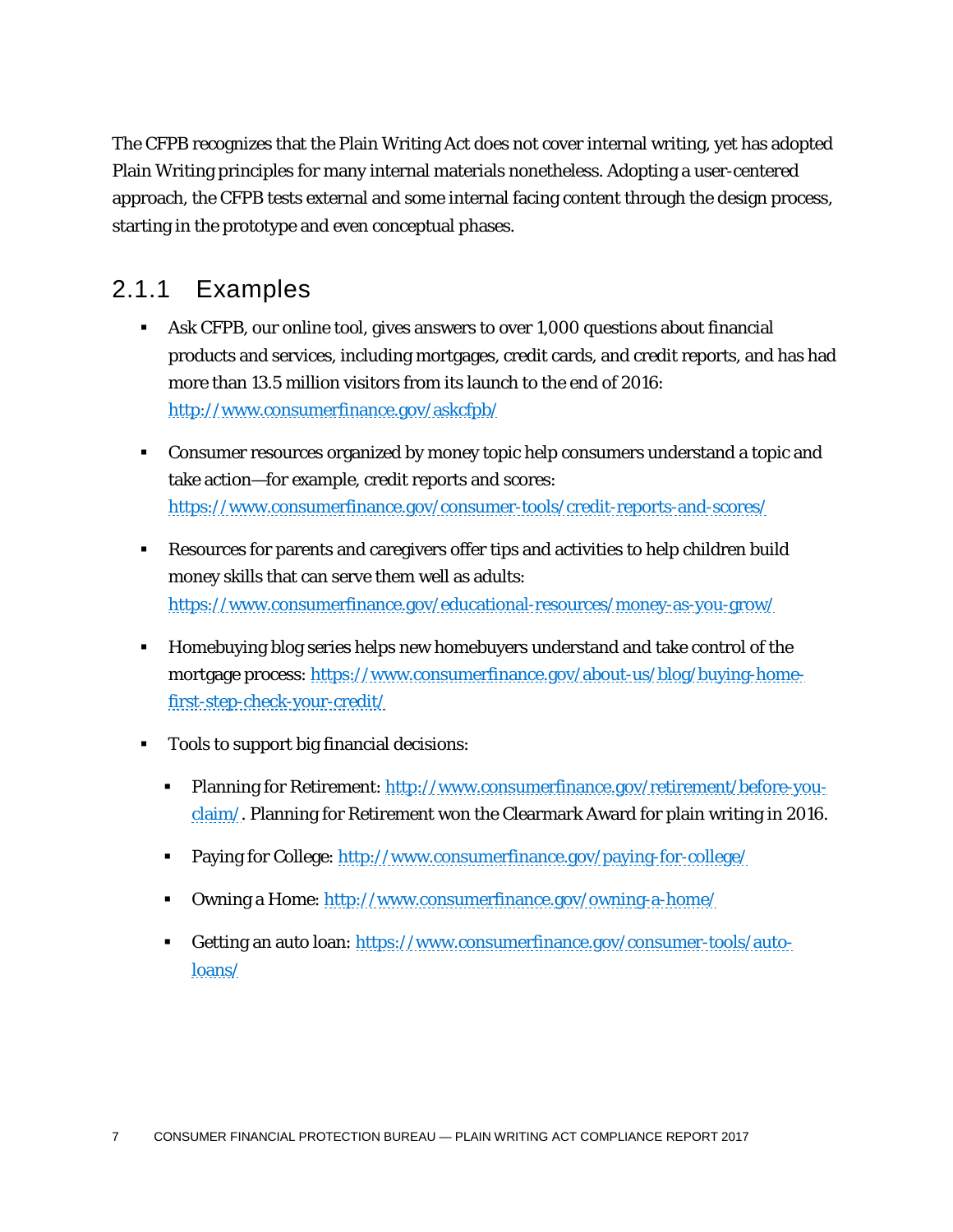### 2.2 Technical and specialized documents

For Bureau documents that target a specific audience, or that are technical or specialized in nature, the Bureau takes the complexity of the topic and the subject expertise of the audience into account. For example, bulletins for regulated entities about their obligations under Federal consumer financial laws or about the steps they can take to prepare to comply with a new Bureau regulation may be more complex and detailed than materials for general consumer audiences. However, the Bureau generally publishes plain language summaries of the documents and makes them widely available, typically on the Bureau's website.

#### 2.2.1 Examples

The real estate professional's guide [\(http://www.consumerfinance.gov/know-before-you](http://www.consumerfinance.gov/know-before-you-owe/real-estate-professionals/)[owe/real-estate-professionals/\)](http://www.consumerfinance.gov/know-before-you-owe/real-estate-professionals/) was created for a specialized audience. The Bureau wrote both the guide and other resources in plain language to aid understanding and because this audience works directly with consumers.

#### 2.3 Regulations

Although regulations are not included in the Plain Writing Act, the summaries at the beginning of proposed or final consumer protection regulations the Bureau publishes are generally written in plain language. In addition, the Bureau publishes small entity compliance guides and other documents, which are intended for industry use when implementing regulations, and written in plain language appropriate for the intended audience.

#### 2.3.1 Examples

- Executive Summary of the Rules Implementing the Helping Expand Lending Practices in Rural Communities Act – March 2016
- HMDA Transactional Coverage Chart June 2016
- Executive Summary of the 2016 Mortgage Servicing Rule August 2016
- Executive summary of prepaid rule October 2016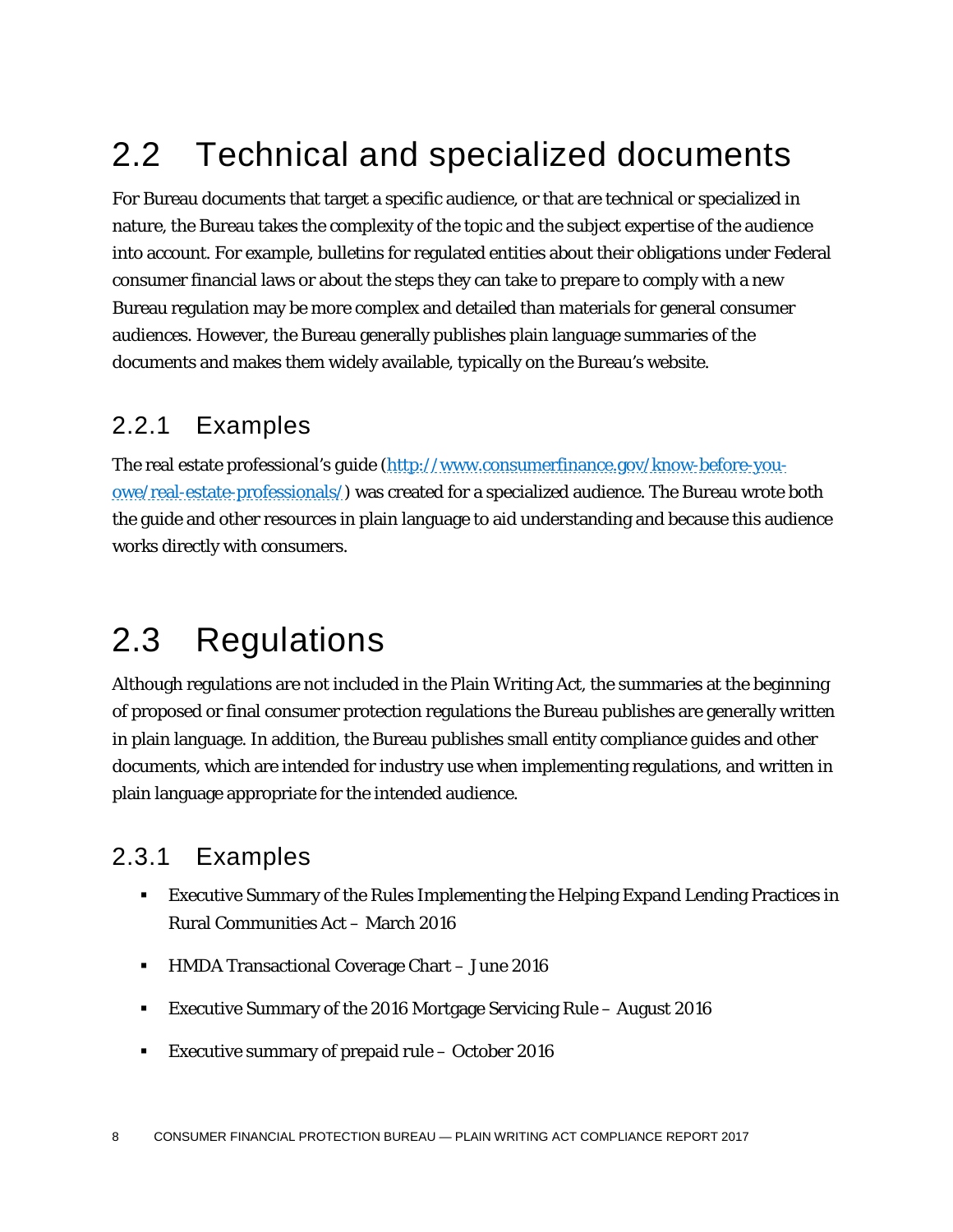### 3. Inform agency staff of Plain Writing Act's requirements

#### 3.1 Intranet

The Bureau's intranet includes information on the Plain Writing Act and resources for effective plain writing, including links to the Office of Management and Budget (OMB) and the Plain Language Action and Information Network (PLAIN) web pages. Training materials for Bureau employees are also available, including practical tips, style guidelines, and tools, like instructions on how to use Microsoft Word readability tools to measure overall readability.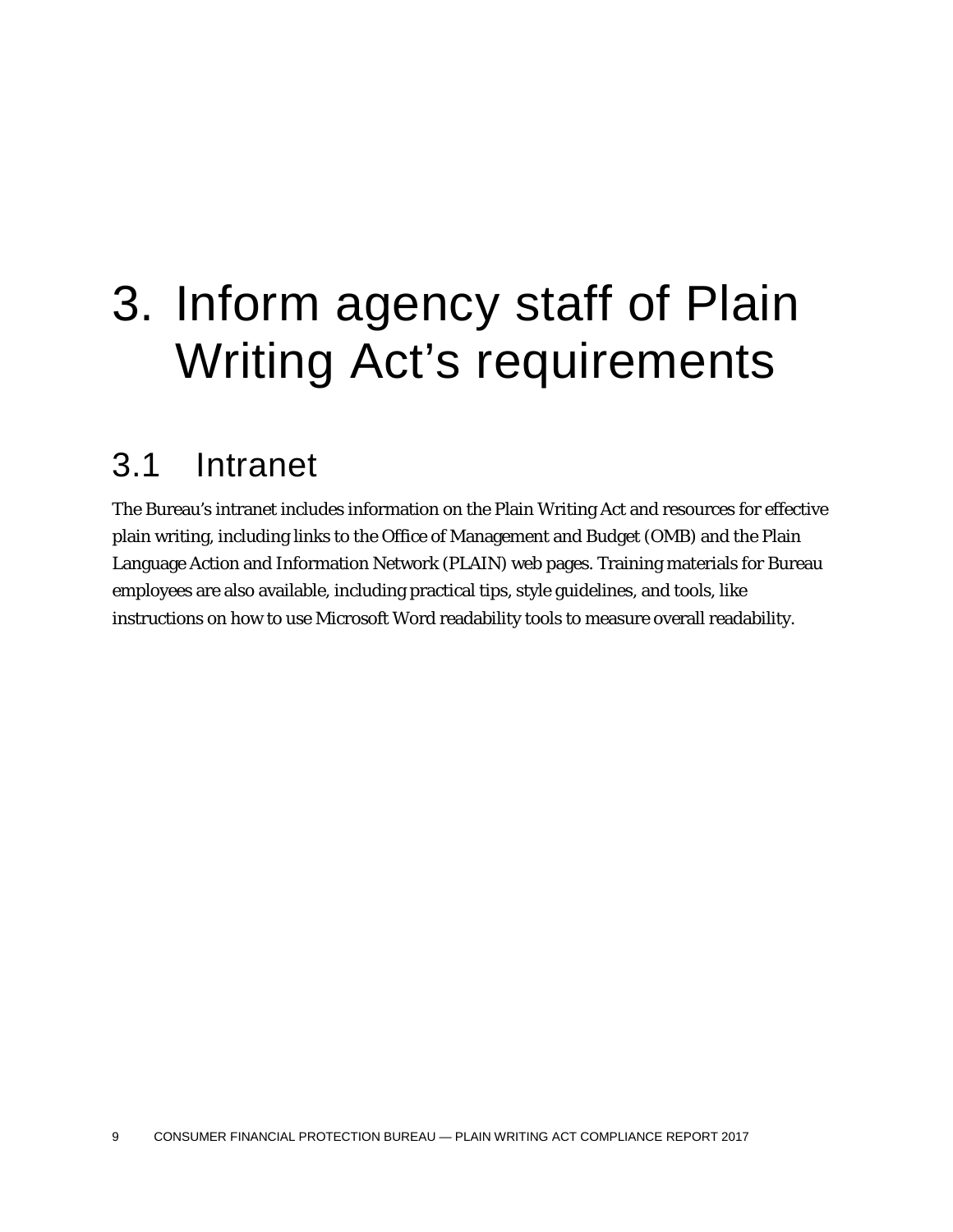### 4. Training

### 4.1 In-Person and Online trainings

The Bureau offers training on writing skills, including a self-paced, web-based e-learning course, *The Plain Writing Act*, through our Learning Management System, which offers learning and development options to all Bureau employees. The following offices or divisions have encouraged their staff to participate in in-person plain language training: the Office of the Executive Secretariat, Office of Consumer Response, Consumer Education and Engagement Division, and Division of Supervision, Enforcement, and Fair Lending.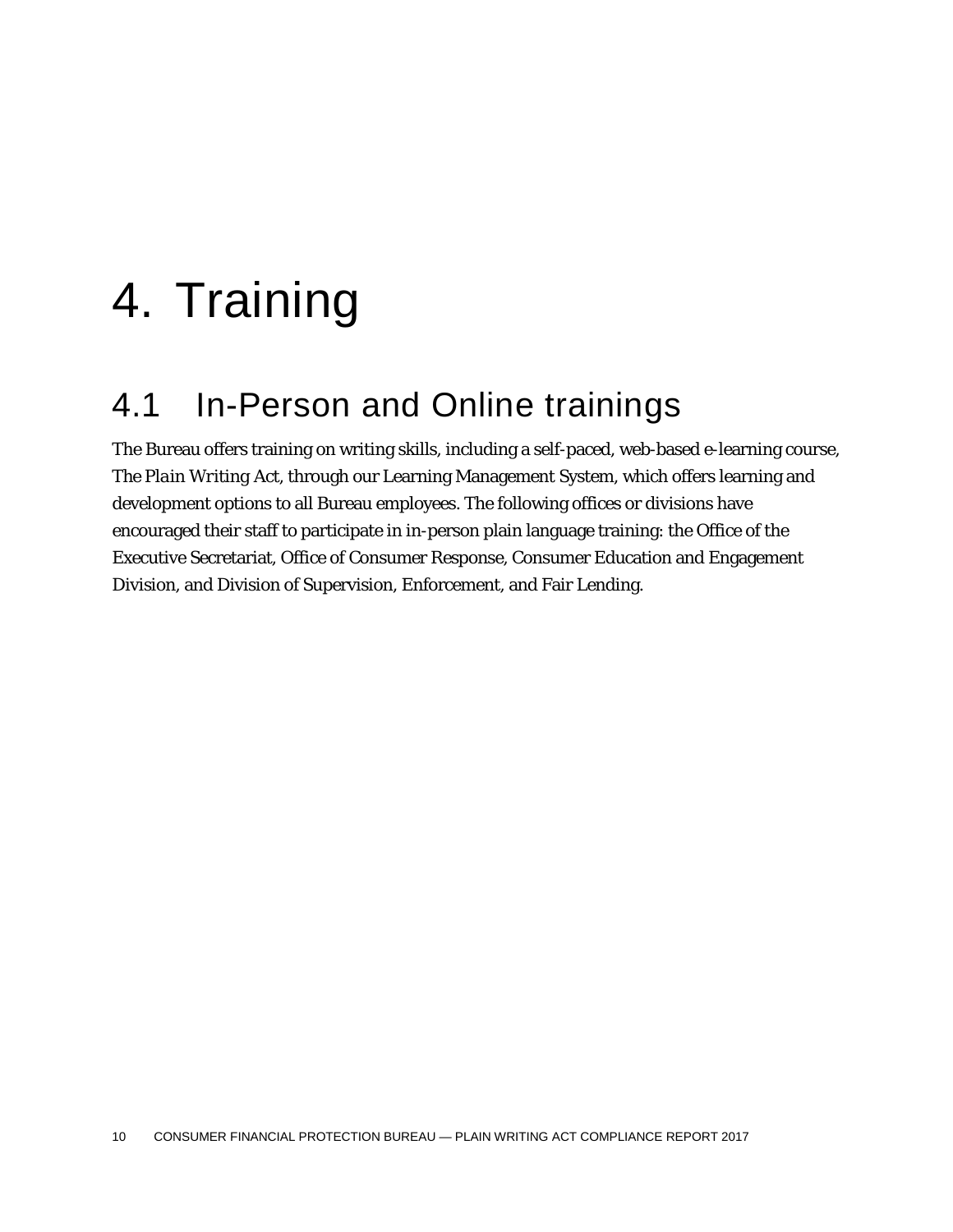## 5. Ongoing compliance / continuous improvement / sustaining change

#### 5.1 Name of agency contact for compliance issues

Gena Chieco, Senior Plain Writing Official, Office of the Executive Secretariat.

### 5.2 Documenting and reporting use of plain writing in agency communications

#### 5.2.1 Reporting

The Bureau's Senior Plain Writing Official and Plain Language Coordinator will periodically report on the Bureau's use of plain writing, continuing with this document, the Bureau's sixth annual compliance report, published on July 28, 2017.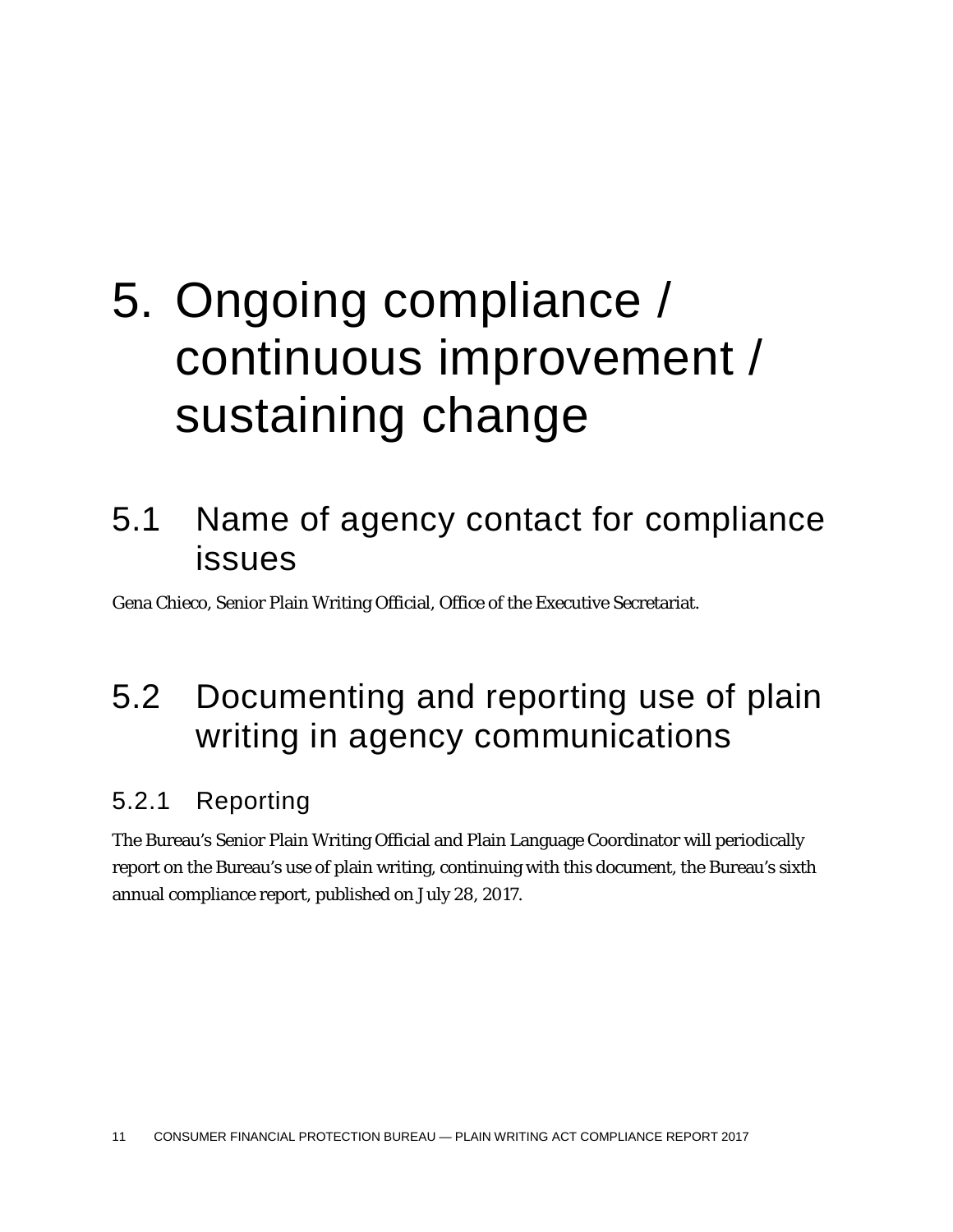### 6. Agency's Plain Language resource

In April 2016, the Bureau launched a redesign of consumerfinance.gov. As a part of this redesign, the Plain Writing Act's presence on the site was enhanced, making it easier to find our work [\(http://www.consumerfinance.gov/plain-writing/\)](http://www.consumerfinance.gov/plain-writing/) as well as give feedback on our efforts [\(http://www.consumerfinance.gov/plain-writing/plain-writing-feedback/\)](http://www.consumerfinance.gov/plain-writing/plain-writing-feedback/).

#### 6.1 Website address

<http://www.consumerfinance.gov/plain-writing/>

### 6.2 Contact us page

<http://www.consumerfinance.gov/contact-us/>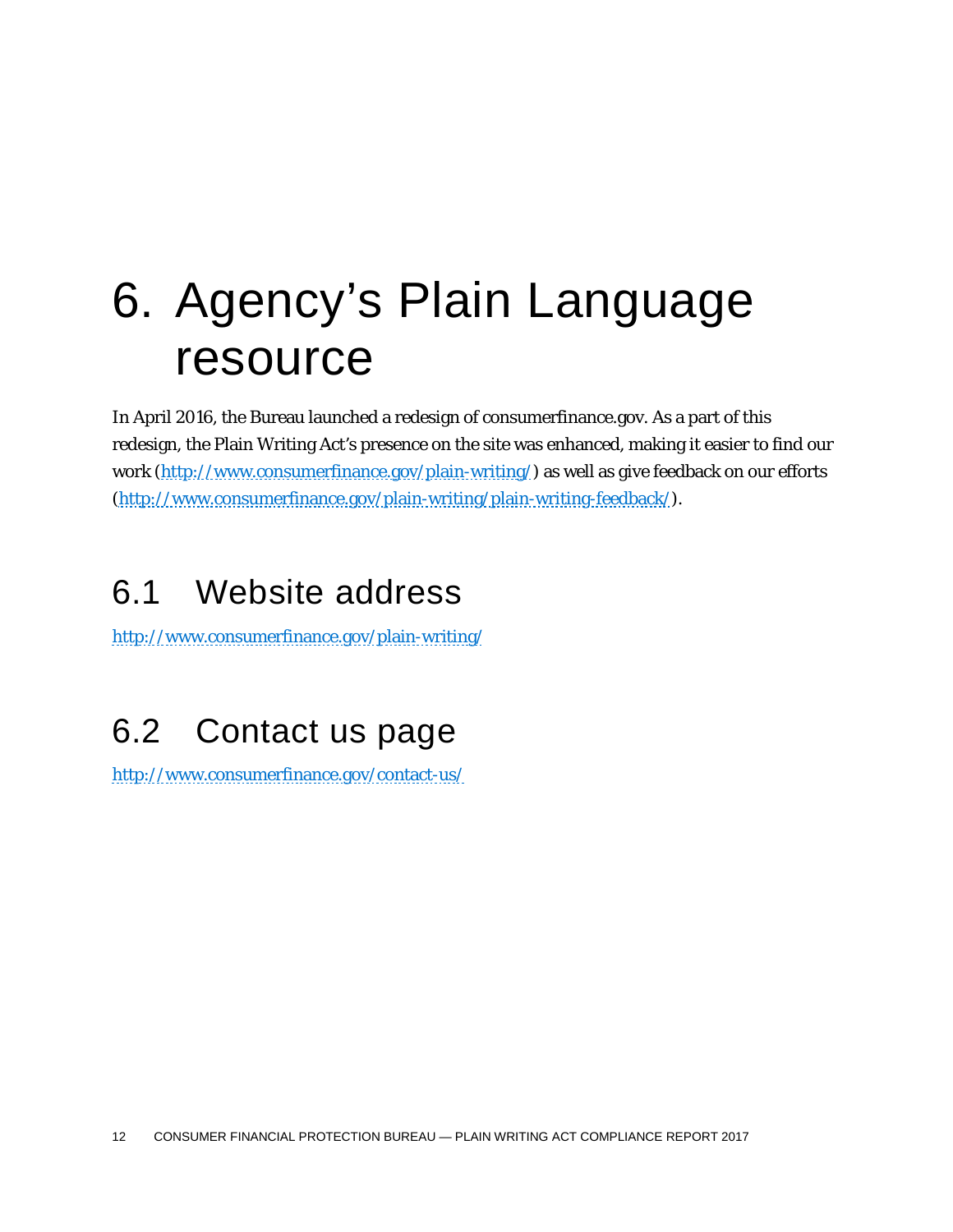## 7. Implementation of the Act

### 7.1 Documents covered by the Act

We published the Plain Writing Act definition of "covered documents" on the Bureau's plain language webpage when it initially launched on October 13, 2011.

### 7.2 Links to compliance report

We added a link to our sixth annual compliance report on the Bureau's Plain Language webpage on July 28, 2017.

#### 7.3 Links to OMB and PLAIN

We link to the OMB and PLAIN webpages on the Bureau's Plain Language webpage.